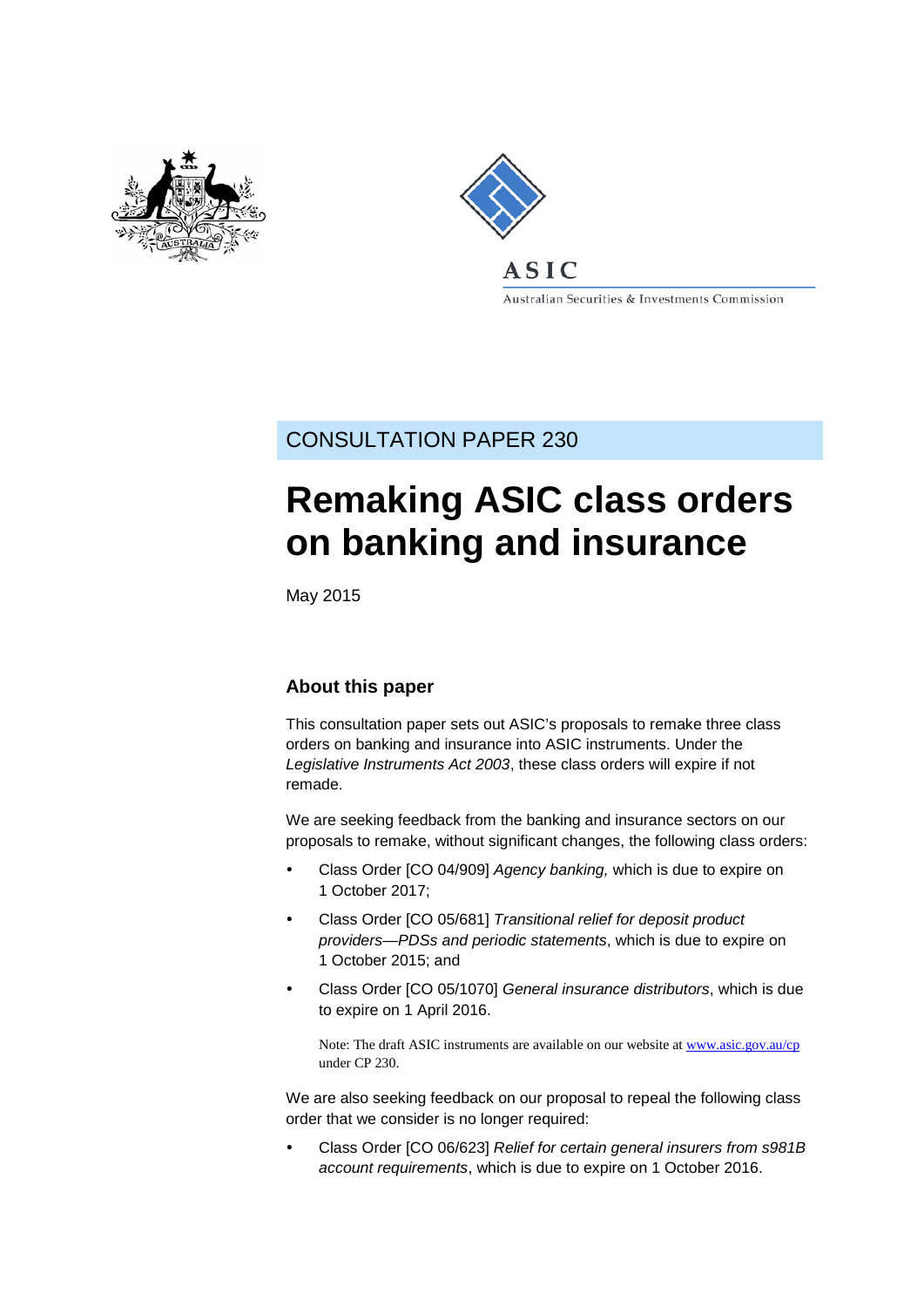#### **About ASIC regulatory documents**

In administering legislation ASIC issues the following types of regulatory documents.

**Consultation papers**: seek feedback from stakeholders on matters ASIC is considering, such as proposed relief or proposed regulatory guidance.

**Regulatory guides**: give guidance to regulated entities by:

- explaining when and how ASIC will exercise specific powers under legislation (primarily the Corporations Act)
- explaining how ASIC interprets the law
- describing the principles underlying ASIC's approach
- giving practical guidance (e.g. describing the steps of a process such as applying for a licence or giving practical examples of how regulated entities may decide to meet their obligations).

**Information sheets**: provide concise guidance on a specific process or compliance issue or an overview of detailed guidance.

**Reports**: describe ASIC compliance or relief activity or the results of a research project.

## **Document history**

This paper was issued on 26 May 2015 and is based on the Corporations Act as at the date of issue.

## **Disclaimer**

The proposals, explanations and examples in this paper do not constitute legal advice. They are also at a preliminary stage only. Our conclusions and views may change as a result of the comments we receive or as other circumstances change.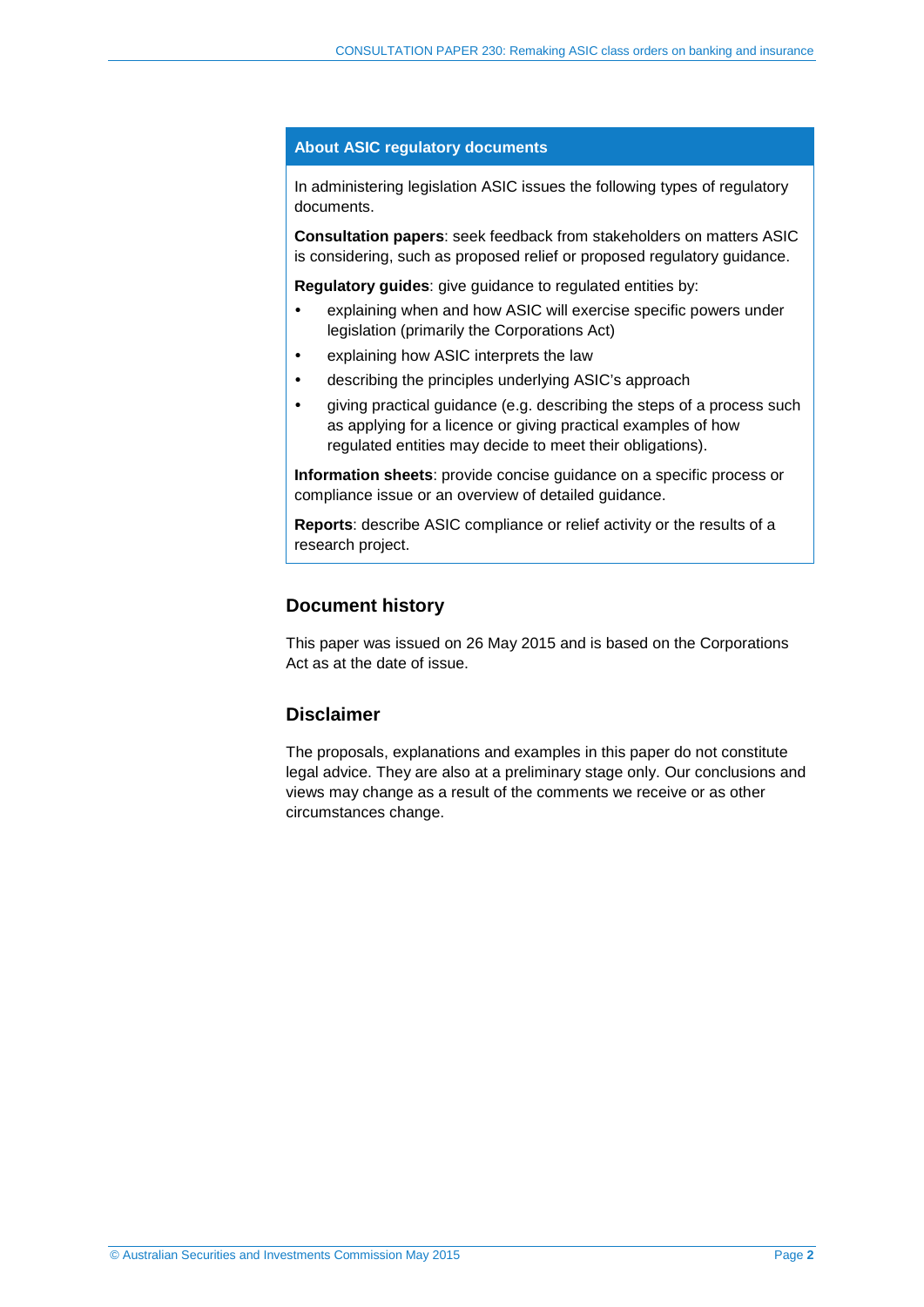## **Contents**

| A |                                                               |  |
|---|---------------------------------------------------------------|--|
|   |                                                               |  |
|   |                                                               |  |
| в |                                                               |  |
|   |                                                               |  |
|   | Distribution of basic deposit and general insurance products: |  |
|   | Miscellaneous disclosure obligations for deposit products:    |  |
| C |                                                               |  |
|   | Insurance money and trust accounts: [CO 06/623]13             |  |
|   |                                                               |  |
|   |                                                               |  |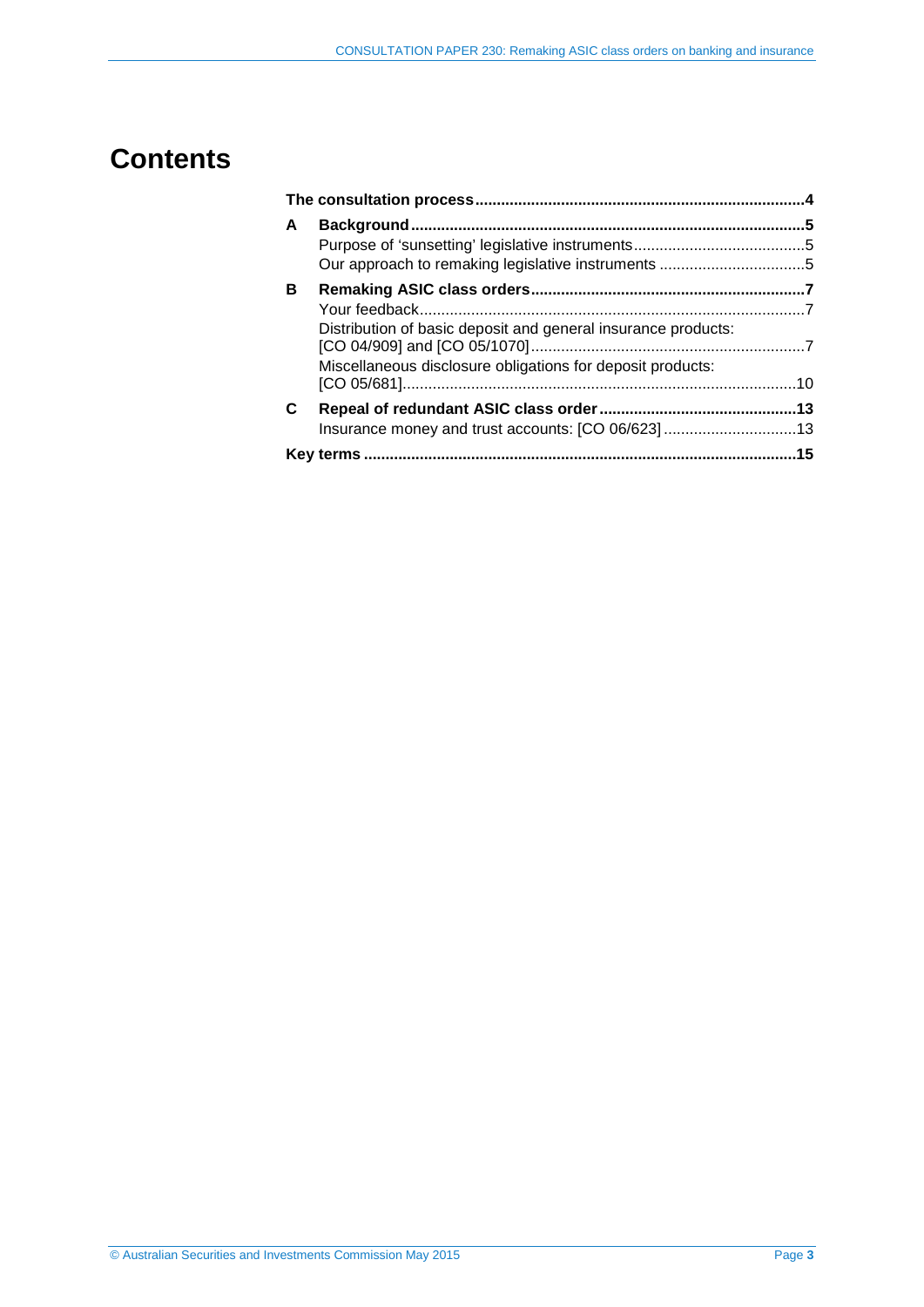## <span id="page-3-0"></span>**The consultation process**

## **Making a submission**

You may choose to remain anonymous or use an alias when making a submission. However, if you do remain anonymous we will not be able to contact you to discuss your submission should we need to.

Please note we will not treat your submission as confidential unless you specifically request that we treat the whole or part of it (such as any personal or financial information) as confidential.

Please refer to our privacy policy at [www.asic.gov.au/privacy](http://www.asic.gov.au/privacy) for more information about how we handle personal information, your rights to seek access to and correct personal information, and your right to complain about breaches of privacy by ASIC.

Comments should be sent by 7 July 2015 to:

Richard McMahon Lawyer Deposit takers, Credit and Insurers Australian Securities and Investments Commission Level 5, 100 Market Street Sydney NSW 2000 facsimile: (02) 9911 2414 email: [Richard.McMahon@asic.gov.au](mailto:Richard.McMahon@asic.gov.au)

## **What will happen next?**

| Stage 1 | 26 May 2015    | ASIC consultation paper released       |
|---------|----------------|----------------------------------------|
| Stage 2 | 7 July 2015    | Comments due on the consultation paper |
| Stage 3 | September 2015 | Commencement of remade instrument(s)   |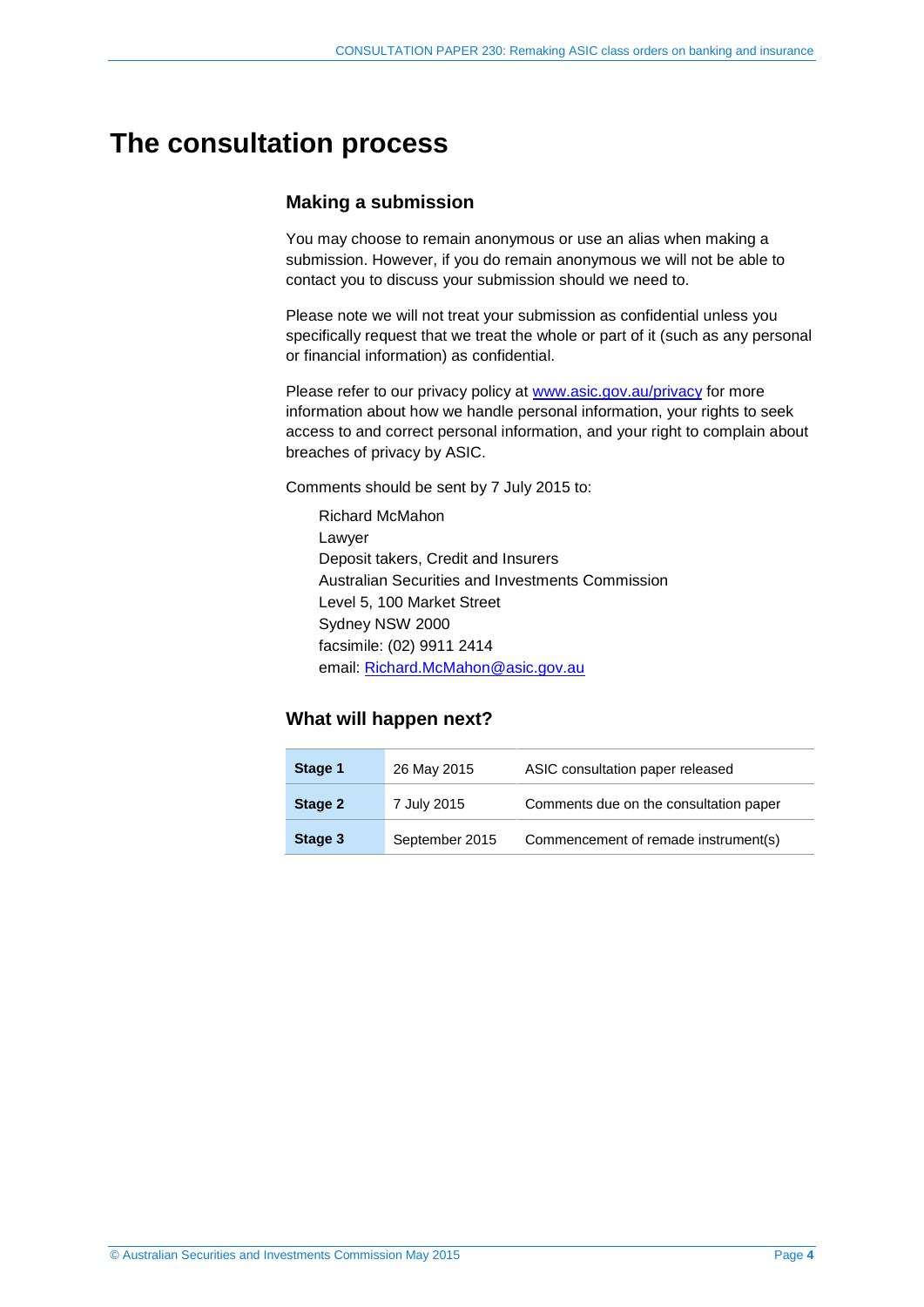## <span id="page-4-0"></span>**A Background**

#### **Key points**

Legislative instruments, such as class orders, are repealed automatically, or 'sunset', after 10 years, unless action is taken to exempt or preserve them. We will consult on all sunsetting legislative instruments that have more than a minor or machinery regulatory impact.

## <span id="page-4-1"></span>**Purpose of 'sunsetting' legislative instruments**

- 1 Under the *Legislative Instruments Act 2003* (Legislative Instruments Act), legislative instruments cease automatically, or 'sunset', after 10 years, unless action is taken to exempt or preserve them. Section 50(1) repeals a legislative instrument on either 1 April or 1 October—whichever date occurs first on or after the 10th anniversary of its registration on the Federal Register of Legislative Instruments (FRLI). Repeal does not undo the past effect of the instrument.
- 2 To preserve its effect, a legislative instrument, such as a class order, must be remade before the sunset date. The purpose of sunsetting is to ensure that instruments are kept up to date and only remain in force while they are fit for purpose, necessary and relevant.

## <span id="page-4-2"></span>**Our approach to remaking legislative instruments**

- 3 If it is necessary to remake a legislative instrument, our focus is on making it clear and user friendly. We will also, where possible, simplify and rationalise its content and conditions. For example, we will remove or reduce an obligation or burden in a legislative instrument if we are able to do so without undermining ASIC's priorities of promoting investor and financial consumer trust and confidence and ensuring markets are fair, orderly and transparent.
- 4 We will consult affected stakeholders on all ASIC legislative instruments that have more than a minor or machinery regulatory impact, and are subject to sunsetting, to ensure:
	- (a) we carefully consider the continuing regulatory and financial impact of the instrument; and
	- (b) the instrument retains its effectiveness in addressing an identified issue or problem.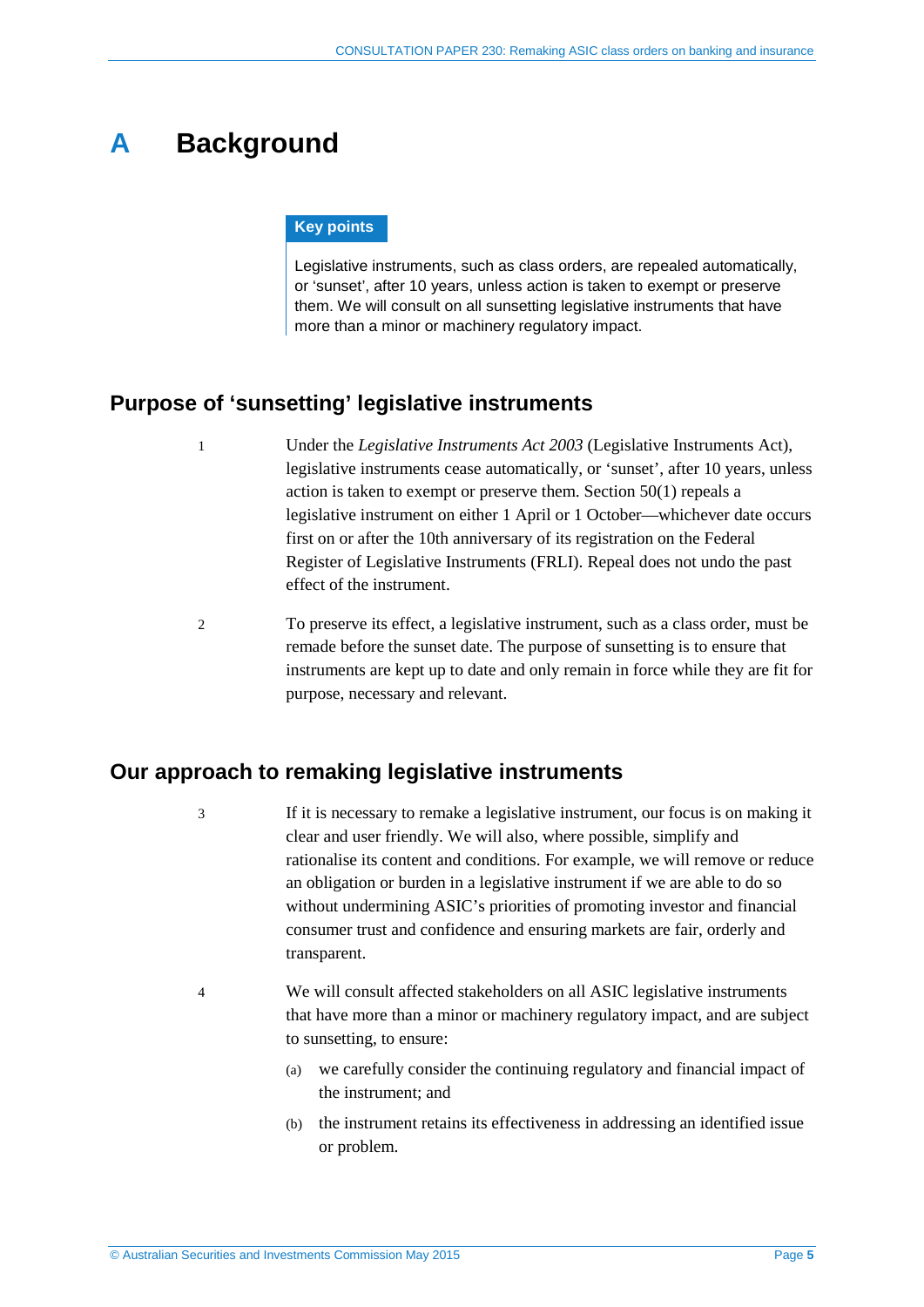5 Generally, a Regulation Impact Statement (RIS) is required for new and amended policy that has a significant regulatory impact: see the [Australian](https://www.cuttingredtape.gov.au/handbook/australian-government-guide-regulation)  [Government Guide to Regulation.](https://www.cuttingredtape.gov.au/handbook/australian-government-guide-regulation) We will review, including public consultation, all class orders that have a significant regulatory impact before the scheduled sunset date. Where our review finds that a class order is not operating effectively and efficiently, we will prepare a RIS to assess our proposed changes to the class order. Where the class order is operating effectively and efficiently, we will remake the instrument without substantive changes.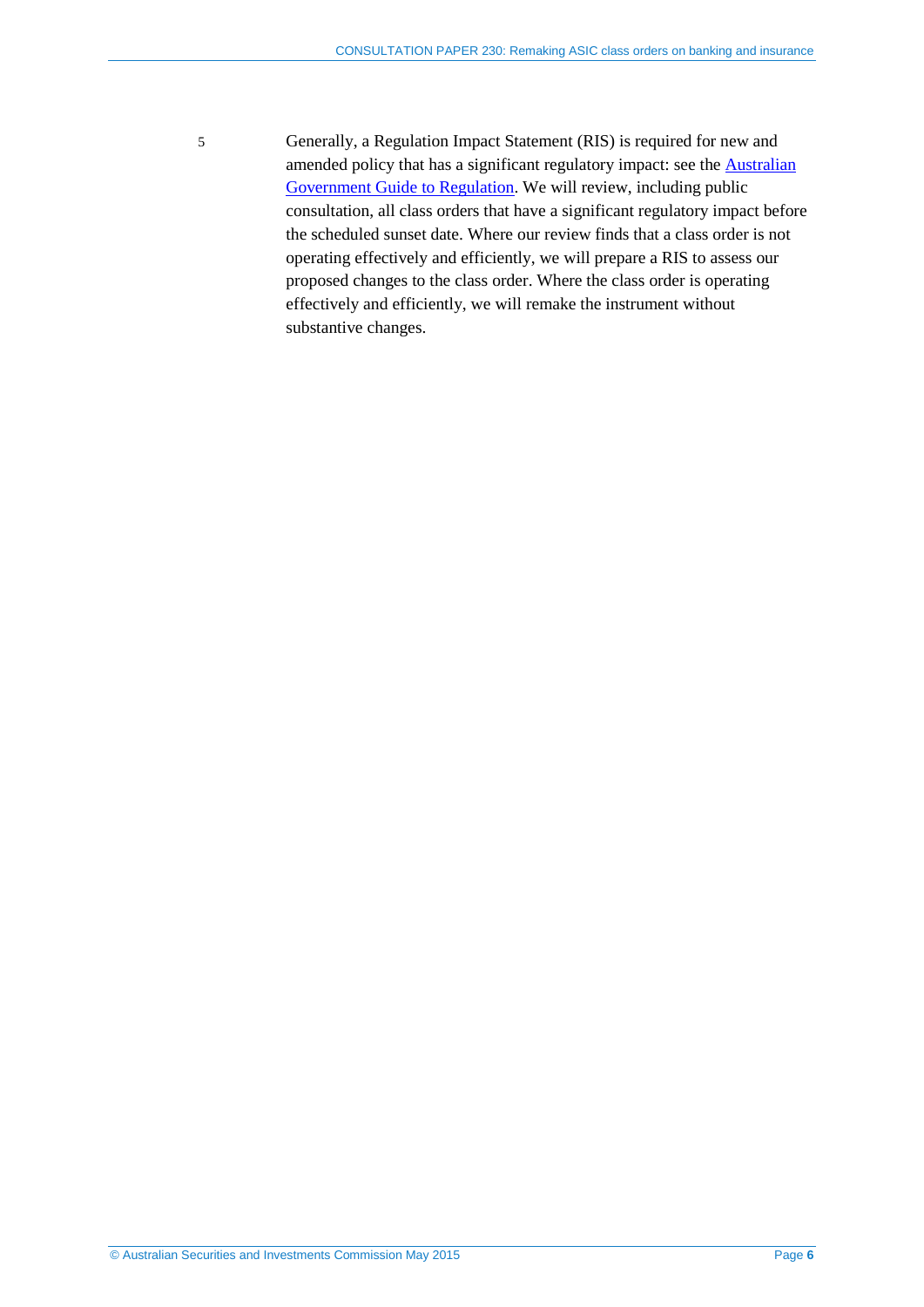## <span id="page-6-0"></span>**B Remaking ASIC class orders**

#### **Key points**

We are proposing to remake:

- Class Order [CO 04/909] *Agency banking*, which sunsets on 1 October 2017;
- Class Order [CO 05/681] *Transitional relief for deposit product providers—PDSs and periodic statements*, which sunsets on 1 October 2015; and
- Class Order [CO 05/1070] *General insurance distributors*, which sunsets on 1 April 2016.

We have formed the preliminary view that these class orders are operating effectively and efficiently, and continue to form a necessary and useful part of the legislative framework.

Each class order has been redrafted using ASIC's current style and format, while preserving the current effect of the instrument. The draft ASIC instruments, which reflect the minor amendments proposed in this paper, are available on our website at [www.asic.gov.au/cp](http://www.asic.gov.au/regulatory-resources/find-a-document/consultation-papers/) under CP 230.

## <span id="page-6-1"></span>**Your feedback**

6 You are invited to comment on any of our proposals to remake the ASIC class orders described in this section, including whether the class orders are currently operating effectively and efficiently. These proposals are only an indication of the approach we may take and are not our final policy.

## <span id="page-6-2"></span>**Distribution of basic deposit and general insurance products: [CO 04/909] and [CO 05/1070]**

## **Background to [CO 04/909]**

- 7 As a general rule, Australian financial services (AFS) licensees must appoint persons who provide financial services on their behalf as their 'authorised representatives'.
- 8 The authorised representative regime applies generally to all financial services and a wide range of financial products. However, we consider that a streamlined regime is more appropriate for simple products (e.g. bank accounts) where the conduct of the distributor is limited to a very narrow range of financial services and is not inherently complex. We reached this view because: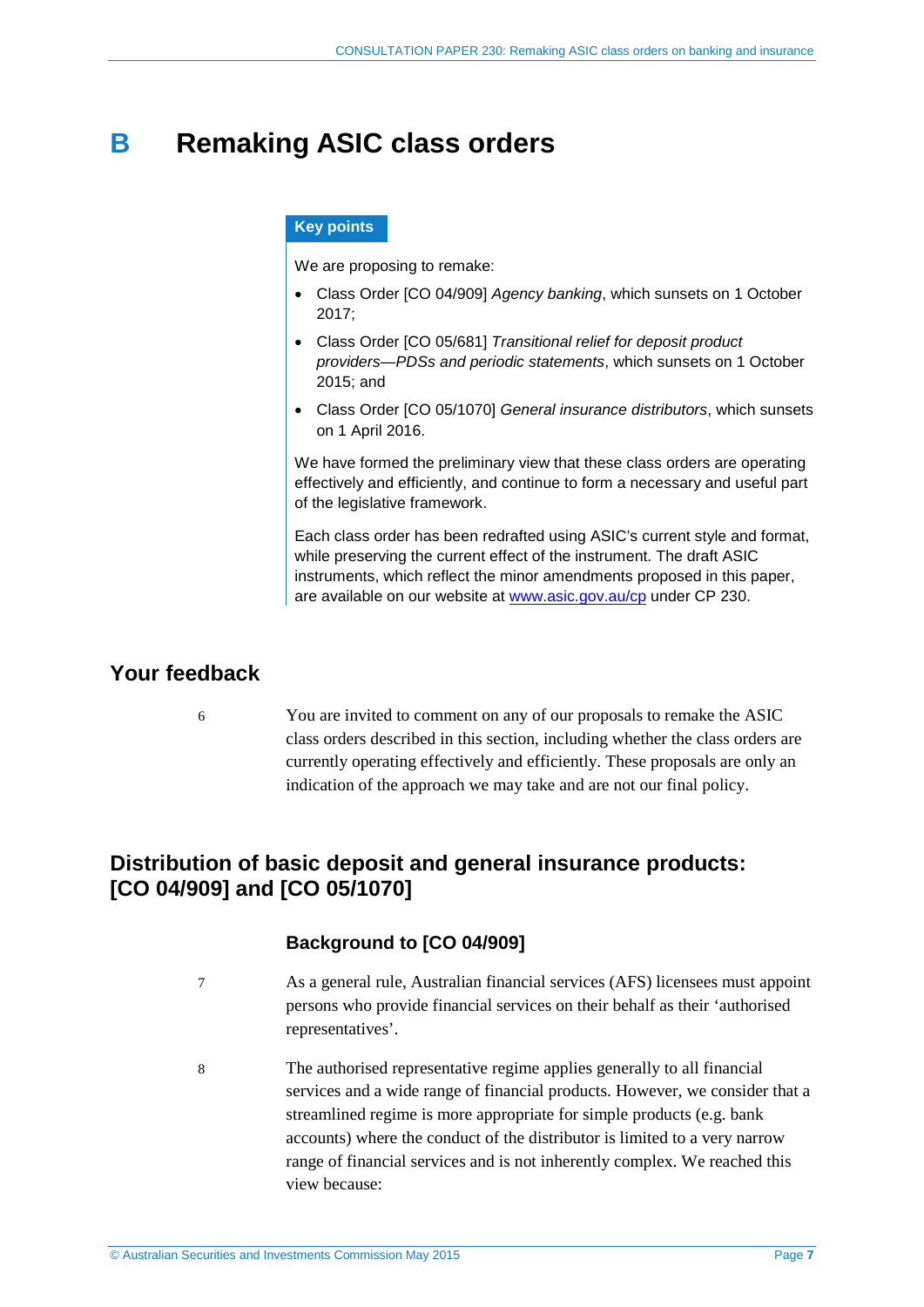- (a) the limited nature of the services provided means that there would be no benefit to the consumer in being able to check whether the distributor has been appointed as an authorised representative; and
- (b) the distributor can only provide services in relation to simple products that are well understood by consumers.
- 9 We also acknowledge that a streamlined regime may assist to promote access to important financial products in regional or remote areas where many AFS licensees may not have a significant corporate presence.
- 10 For these reasons, we made [CO 04/909], which modifies Pt 7.6 of the *Corporations Act 2001* (Corporations Act) to remove technical requirements in relation to the appointment of representatives, while providing consumers with the same protections they would have received if they had dealt directly with the product issuer or that issuer's authorised representative. [CO 04/909] allows distributors to arrange for the issue of basic deposit products without being the authorised representative of the product issuer.
- 11 Shortly afterwards we made [CO 05/1070], which provides similar relief from the obligation to appoint authorised representatives in relation to general insurance products: see paragraphs [12](#page-7-0)[–13.](#page-7-1)

## **Background to [CO 05/1070]**

- <span id="page-7-0"></span>12 In May 2005, the Government released a proposals paper outlining potential refinements to the financial services regulatory regime.<sup>[1](#page-7-2)</sup> Refinement Proposal 12.2 was that ASIC provide further guidance on and relief from the requirement to appoint authorised representatives, similar to that already provided by [CO 04/909], to promote wide access to general insurance products issued by an Australian general insurer.
- <span id="page-7-1"></span>13 Following this paper, ASIC made [CO 05/1070]. This instrument also modifies Pt 7.6 of the Corporations Act to allow distributors to arrange for the issue of general insurance products without being the authorised representative of the AFS licensee on whose behalf they act. As with [CO 04/909], the arrangements put in place by [CO 05/1070] ensure the licensee takes responsibility for the conduct of the distributor.

## **Proposal**

**B1** To preserve their effect beyond the respective sunset dates of 1 October 2017 and 1 April 2016, we propose to continue the relief currently given by [CO 04/909] and [CO 05/1070] in a new legislative instrument that reflects current drafting practice, without any significant changes: see draft ASIC Corporations (Distribution of Basic Deposit

-

<span id="page-7-2"></span><sup>1</sup> Treasury, *Refinements to financial services regulation*, proposals paper, 2 May 2005, [http://archive.treasury.gov.au/contentitem.asp?ContentID=973&NavID=](http://archive.treasury.gov.au/contentitem.asp?ContentID=973&NavID).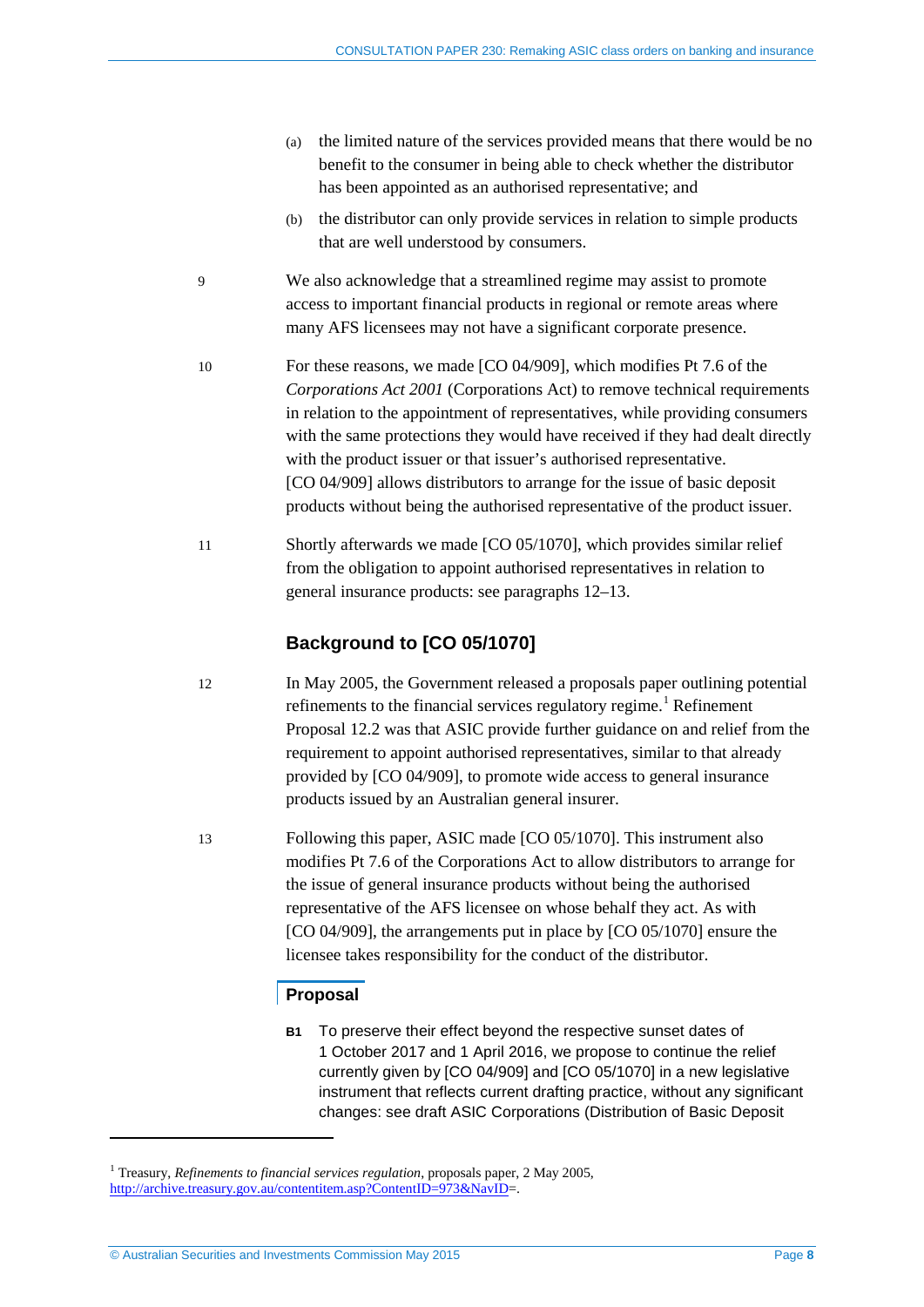and General Insurance Products) Instrument 2015/XX at Attachment 1 to this consultation paper. You can access the current instruments on [www.comlaw.gov.au](http://www.comlaw.gov.au/) or by clicking on the following direct links: [CO [04/909\]](http://www.comlaw.gov.au/Details/F2007B00674) and [CO [05/1070\].](http://www.comlaw.gov.au/Details/F2005L03335)

The minor changes proposed are to:

- <span id="page-8-0"></span>(a) combine [CO 04/909] and [CO 05/1070] into one instrument;
- (b) increase the ways in which representatives can be appointed to reflect subsequent changes to the Corporations Act;
- (c) remove a condition requiring licensees to advise ASIC that they intend to rely on the instrument (to avoid the duplication of administrative requirements that have already been imposed);
- (d) remove a redundant modification of s917A of the Corporations Act;
- (e) use consistent language when referring to:
	- (i) the licensees that can rely on the relief currently provided by [CO 04/909] and [CO 05/1070];
	- (ii) the persons that those licensees may appoint as distributors; and
	- (iii) the financial services that distributors may provide; and
- (f) modernise the language and drafting of the instrument.

### **Rationale**

<span id="page-8-1"></span>14 We have reached the preliminary view that [CO 04/909] and [CO 05/1070] are operating effectively and efficiently. We are not aware of significant issues with the current operation of these class orders. In reaching our preliminary view, we spoke to industry participants about the current arrangements. Our preliminary view is that [CO 04/909] and [CO 05/1070]:

- (a) continue to be a useful part of the legislative framework. There have been limited changes to the authorised representative regime since these class orders were made, and in the absence of the relief the relevant AFS licensees would need to appoint their distributors as authorised representatives. A number of authorised deposit-taking institutions (ADIs) and insurers are currently relying on [CO 04/909] and [CO 05/1070] in relation to their respective distribution networks;
- (b) address the burden of notifying ASIC of the appointment of, and changes to the details of, authorised representatives who arrange for an AFS licensee to issue a simple, well-understood product to retail consumers; and
- (c) avoid unnecessary compliance costs while preserving the consumer protections that would apply if the distributors were appointed as authorised representatives.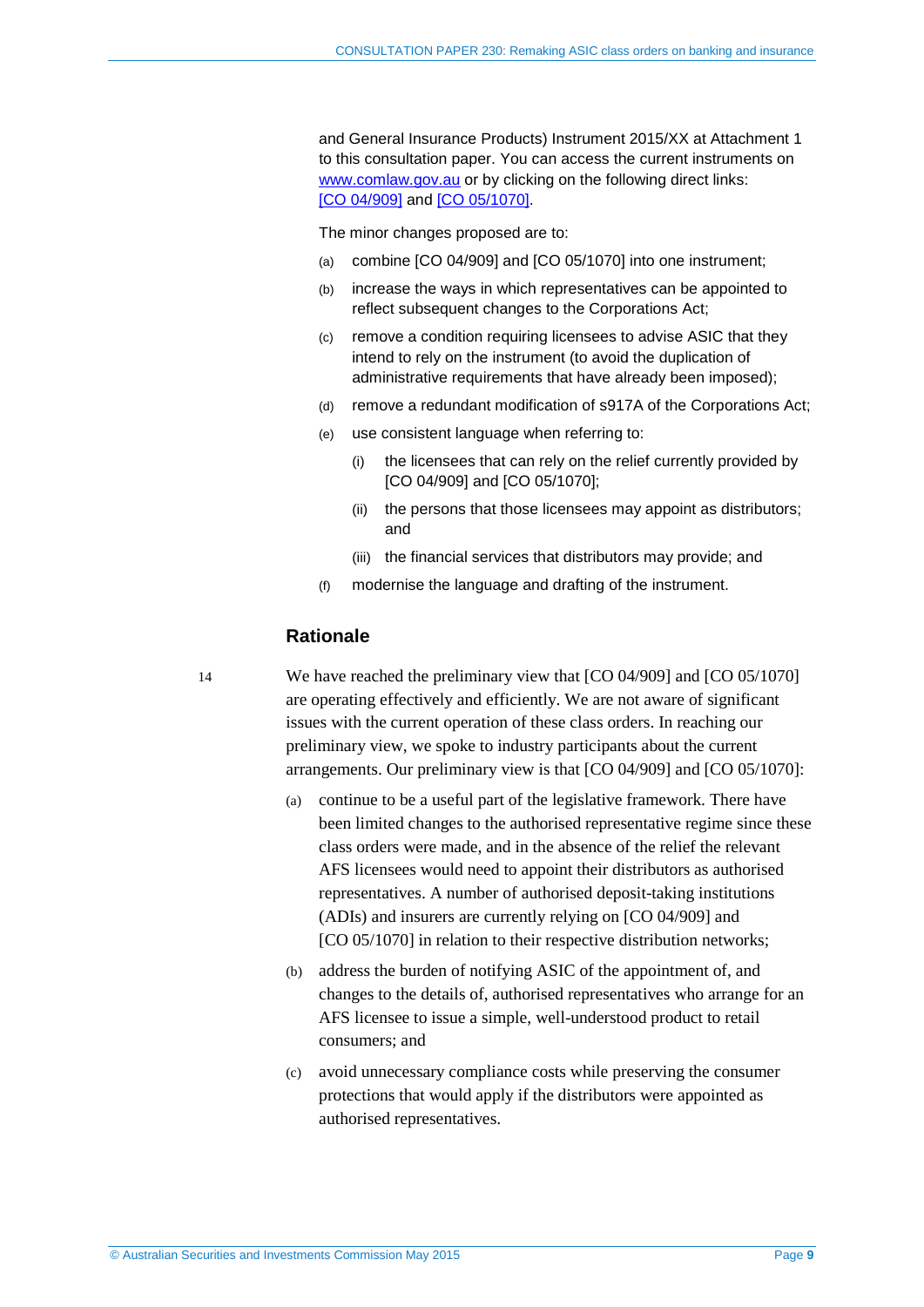#### **Consolidation**

15 [CO 04/909] and [CO 05/1070] currently modify the authorised representative requirements in the same way in relation to two different classes of products. As a result, we consider that the current arrangements can be consolidated into a single instrument.

#### **Other minor changes**

- 16 We are proposing to remove a condition that currently applies to [CO 04/909] requiring AFS licensees to advise ASIC that they intend to rely on the instrument. Removing this condition will avoid a duplication of an administrative requirement that has already been imposed.
- 17 We are also proposing to expand the ways in which AFS licensees can appoint distributors. [CO 04/909] and [CO 05/1070] currently allow licensees relying on the relief to appoint distributors in writing. [CO 05/1070] also allows licensees to consent to body corporate representatives authorising individuals on their behalf.
- 18 However, reg 7.6.08 of the Corporations Regulations 2001 (Corporations Regulations), which was made after [CO 04/909] and [CO 05/1070], allows for authorised representatives that are neither bodies corporate nor individuals to sub-authorise individuals on behalf of the AFS licensee. We intend to reflect these subsequent developments in the new instrument. Licensees relying on [CO 04/909] and [CO 05/1070] will not be required to change the structure of their current distribution networks.
- 19 We do not consider that the changes outlined at proposals [B1\(a\)](#page-8-0)[–B1\(f\)](#page-8-1) will change industry behaviour.

## <span id="page-9-0"></span>**Miscellaneous disclosure obligations for deposit products: [CO 05/681]**

### **Background: Disclosure of interest rates**

- 20 Generally, issuers of financial products (such as deposit products) must prepare a Product Disclosure Statement (PDS) that contains the information described in s1013D.
- 21 Section 1013D requires product providers to include information about significant benefits to which the person acquiring the product may or will become entitled. Information contained in the PDS must be up to date: see s1012J.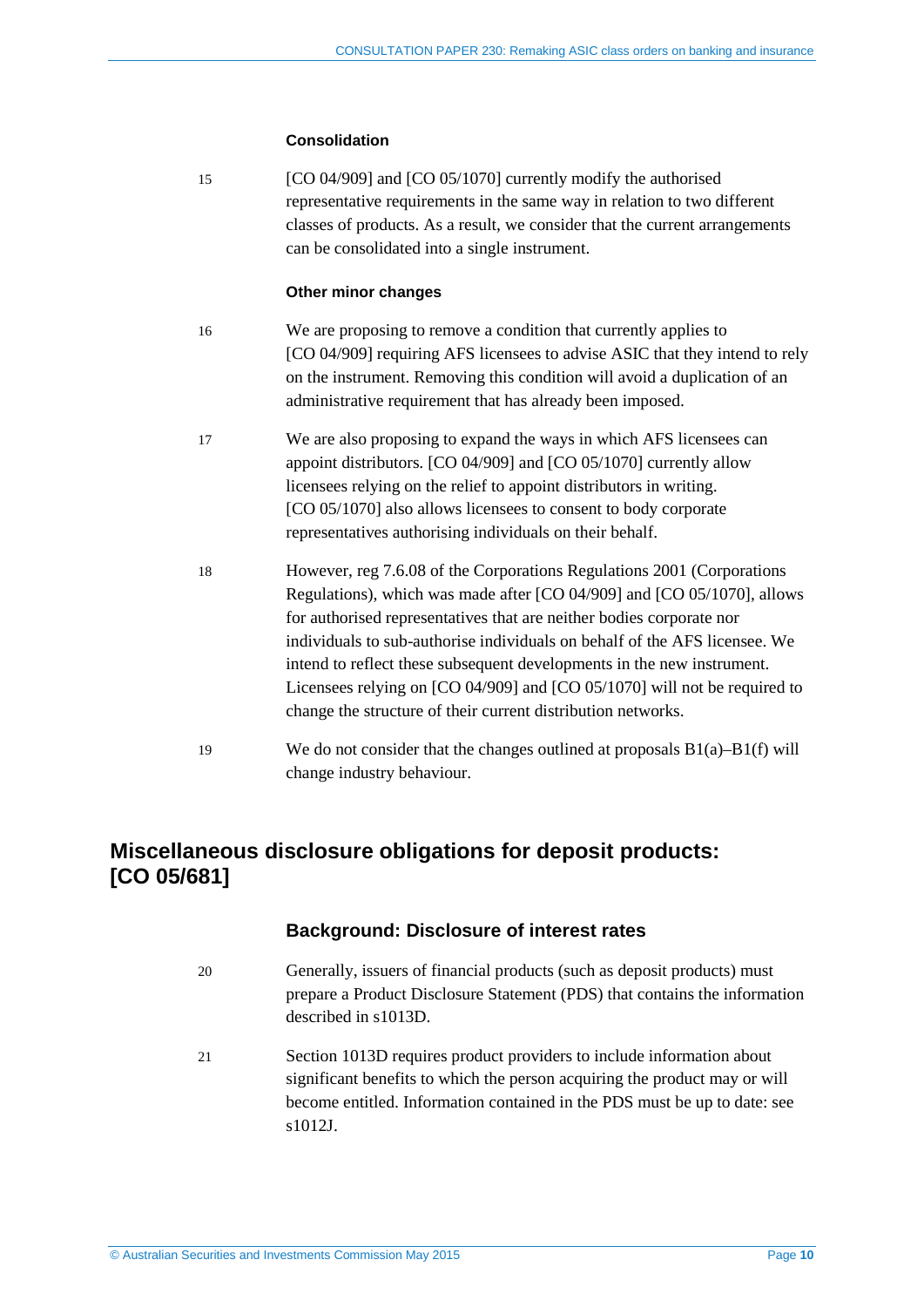- [2](#page-10-0)2 These obligations would normally require a PDS for a deposit product<sup>2</sup> to include the interest rate payable on deposits. Changes to applicable interest rates would then need to be reflected in updated information, either by replacing the PDS or issuing a supplementary PDS. This requirement is likely to:
	- (a) be burdensome, because the cost for product providers to update interest rate information in PDSs would be substantial; and
	- (b) act as a disincentive to product changes, such as interest rate increases, that would benefit consumers.
	- 23 We made [CO 05/681] to address this issue by removing the requirement, as long as:
		- (a) the PDS states how a person may find out the applicable interest rate; and
		- (b) the person responsible for the PDS takes reasonable steps to allow a person to find out the interest rate in a simple, free and convenient way.

#### **Background: Disclosure of termination values**

- 24 Section 1017D requires issuers of deposit products to give their retail clients periodic statements that contain specified information. Periodic statements must include the termination value of the investment (in dollars) at the end of the statement period. A termination value is the amount that would be paid to the consumer if they closed their account at that time. The statement must also include the closing balance of the deposit account.
- 25 There has been uncertainty about whether a periodic statement for a deposit product must include both a closing balance and a termination value. In the context of this uncertainty, the requirement to include a termination value in periodic statements for deposit products would be unduly burdensome because:
	- (a) there is often no difference between the closing balance and the termination value and the additional disclosure may be confusing; and
	- (b) the PDS would include information about whether there are any restrictions on termination and if any early termination costs may apply.
- 26 We made [CO 05/681] to address this issue by removing the need to include a termination value in a periodic statement for a deposit product.
- 27 When it was initially made, [CO 05/681] provided transitional relief until 30 June 2006. Subsequently, we made this relief ongoing. At this time some

<u>.</u>

<span id="page-10-0"></span> $2$  Some deposit products, known as 'basic deposit products', may be exempt from the PDS obligations: see reg 7.9.07FA. The PDS relief in [CO 05/681] has effect in situations where the exemption in reg 7.9.07FA does not apply (e.g. for deposit products that are not basic deposit products).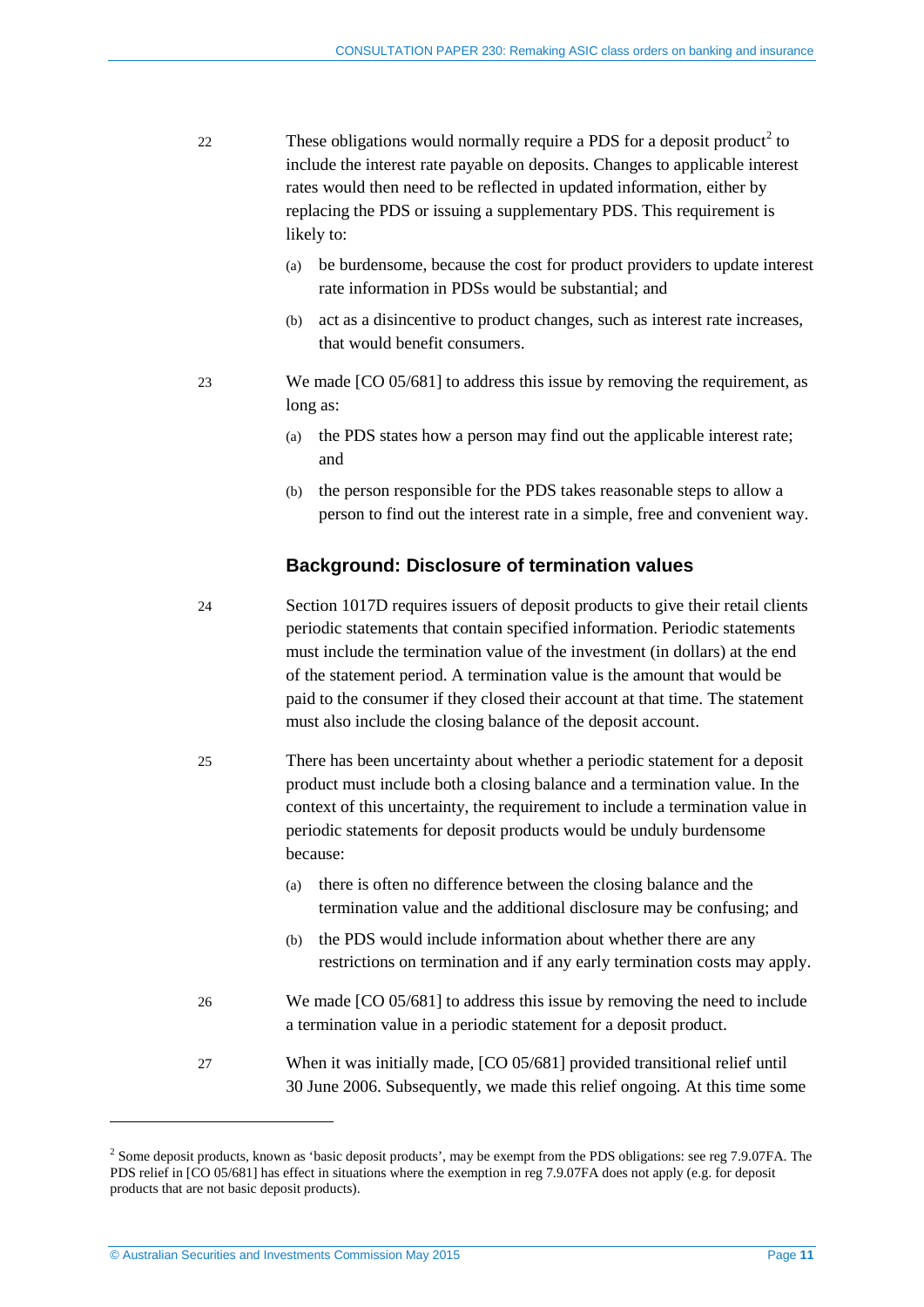additional conditions on the relief from s1017D were removed because they had proved burdensome without providing additional benefits for consumers.

### **Proposal**

**B2** To preserve its effect beyond the sunset date of 1 October 2015, we propose to continue the relief currently given by [CO 05/681] in a new legislative instrument that reflects current drafting practice, without any significant changes: see draft ASIC Corporations (Miscellaneous Disclosure Obligations for Deposit Products) Instrument 2015/XX at Attachment 2 to this consultation paper. You can access the current instrument on [www.comlaw.gov.au](http://www.comlaw.gov.au/) or by clicking on the following direct link: [CO [05/681\].](http://www.comlaw.gov.au/Details/F2012C00570)

The only changes proposed are to modernise the language of the instrument.

## **Rationale**

28 We have reached the preliminary view that [CO 05/681] is operating effectively and efficiently. We are not aware of significant issues with the current operation of [CO 05/681]. In reaching our preliminary view, we spoke to industry participants about the current arrangements. Our preliminary view is that [CO 05/681]:

- (a) continues to be a useful part of the legislative framework. There have been limited changes to the relevant disclosure obligations since [CO 05/681] was made, and in the absence of the relief the relevant product issuers would still need to include interest rates in PDSs and termination values in periodic statements;
- (b) addresses:
	- (i) the burden of preparing new or updated PDSs when an interest rate changes; and
	- (ii) the uncertainty around the application of the requirement to provide termination values in periodic statements; and
- (c) contains conditions that ensure consumers will continue to receive appropriate, clear disclosure about the deposit products they acquire.

29 Class Order [CO 14/1262] *Relief for 31 day notice term deposits* has recently altered the definition of 'basic deposit product' to include additional products. Product issuers may now be able to rely on reg 7.9.07FA instead of preparing a PDS for some term deposit products. However, there continues to be a group of deposit products that are not basic deposit products; we consider [CO 05/681] remains relevant for these products. [CO 05/681] also continues to provide relief in relation to the disclosure of termination values that applies to all deposit products.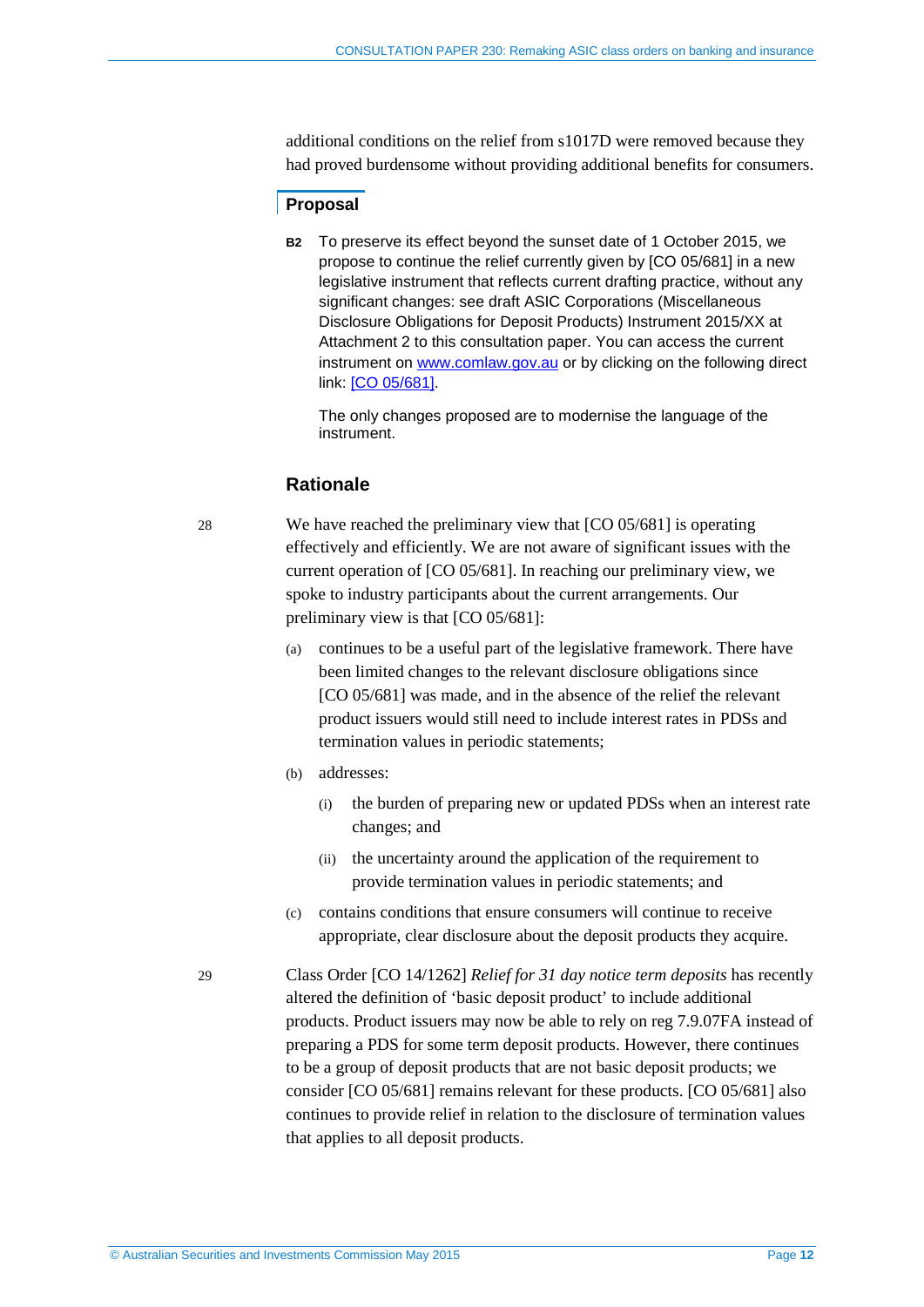## <span id="page-12-0"></span>**C Repeal of redundant ASIC class order**

#### **Key points**

We are proposing to repeal Class Order [CO 06/623] *Relief for certain general insurers from s981B account requirements*, which sunsets on 1 October 2016.

We have formed the preliminary view that [CO 06/623] is no longer required and is no longer a useful part of the regulatory framework.

## <span id="page-12-1"></span>**Insurance money and trust accounts: [CO 06/623]**

## **Background**

- 30 We made [CO 06/623] for the avoidance of doubt. At the time there was a concern that the client money requirements under Subdiv A of Div 2 of Pt 7.8 and s1017E of the Corporations Act may apply inappropriately where one insurer received premium payments as the agent of another insurer.
- 31 [CO 06/623] dealt with this issue by exempting the insurer that receives the payments from the client money handling provisions in Pt 7.8 if that insurer complies with the money handling obligations under s1017E.
- 32 It also provides the insurer that does not collect the money with greater certainty that, regardless of which trust account the receiving insurer uses, it will not have breached its own obligations under s1017E.

## **Proposal**

**C1** We propose to repeal [CO 06/623], which would otherwise sunset on 1 October 2016. You can access the current instrument by clicking on the following direct link: [CO [06/623\].](http://www.comlaw.gov.au/Details/F2006L02731)

## **Rationale**

- 33 We consider that the client money handling requirements in the Corporations Act apply in the same way regardless of whether premium payments are collected by the insurer that issues the contract or by another insurer acting as the issuer's agent.
- 34 Our view is that the exemption from Subdiv A of Div 2 of Pt 7.8 contained in s981A(2)(c) extends to money collected by insurers that act as agents of the issuing insurer. This exemption will apply to the money if it is treated in accordance with s1017E.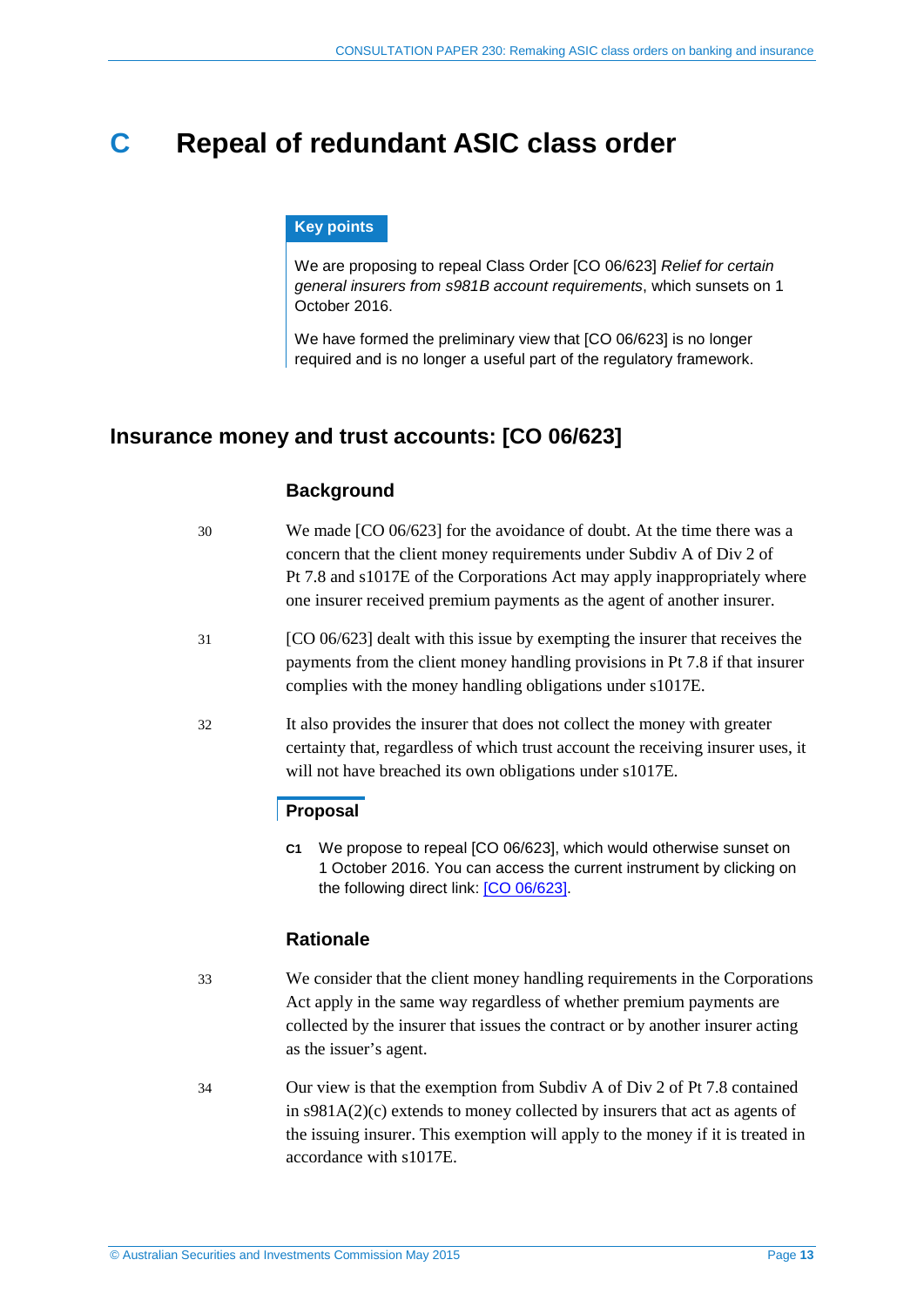35 We do not consider that [CO 06/623] is a useful part of the regulatory framework. The relief provided by [CO 06/623] is otherwise available under the ordinary operation of the Corporations Act. Additionally, we are not aware of any insurers relying on [CO 06/623]. The uncertainty that existed at the time that [CO 06/623] was made has diminished.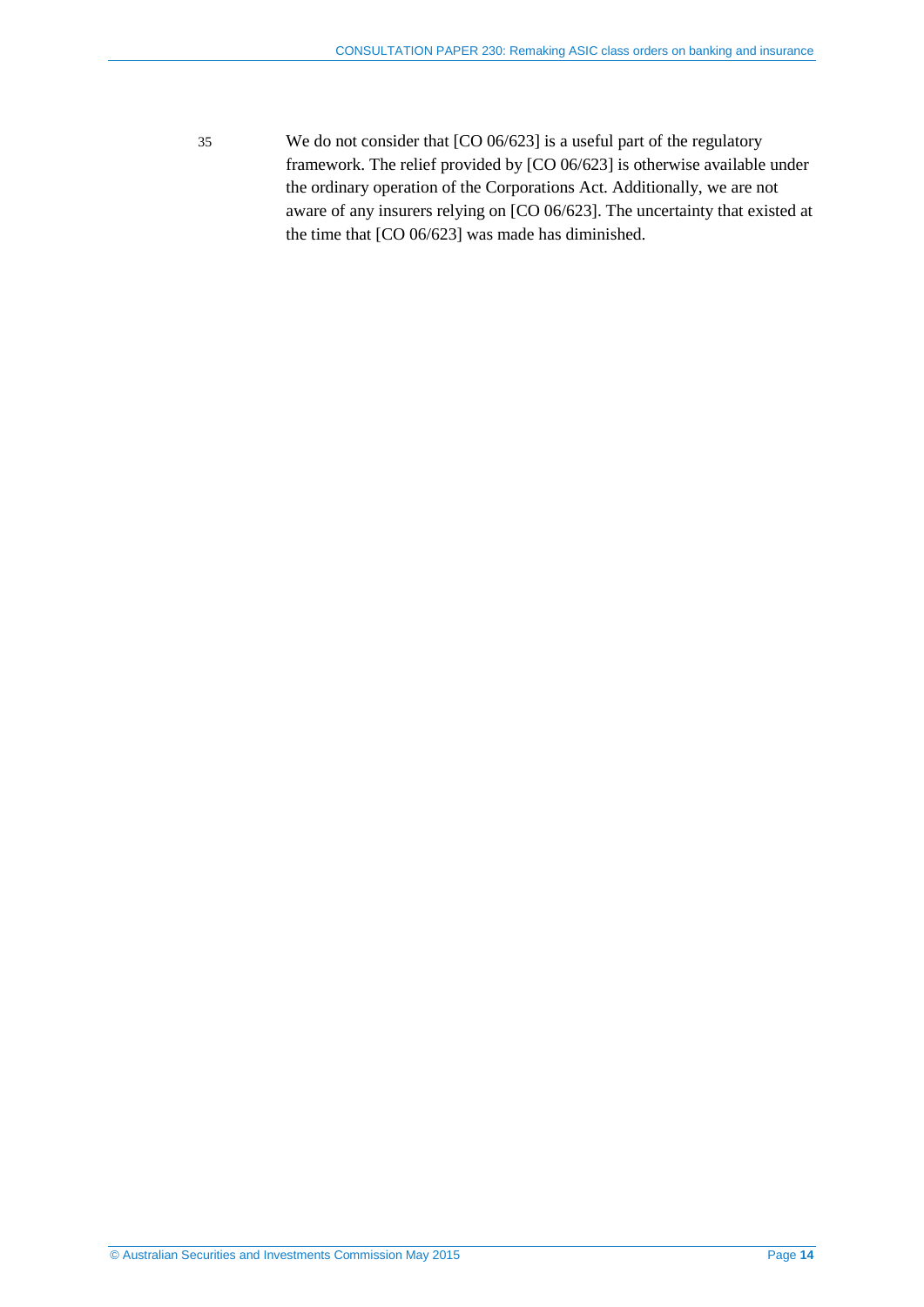## <span id="page-14-0"></span>**Key terms**

| Term                                         | <b>Meaning in this document</b>                                                                                                                                                                                         |
|----------------------------------------------|-------------------------------------------------------------------------------------------------------------------------------------------------------------------------------------------------------------------------|
| AFS licence                                  | An Australian financial services licence under s913B of<br>the Corporations Act that authorises a person who carries<br>on a financial services business to provide financial<br>services                               |
|                                              | Note: This is a definition contained in s761A.                                                                                                                                                                          |
| AFS licensee                                 | A person who holds an AFS licence under s913B of the<br><b>Corporations Act</b>                                                                                                                                         |
|                                              | Note: This is a definition contained in s761A.                                                                                                                                                                          |
| ASIC                                         | Australian Securities and Investments Commission                                                                                                                                                                        |
| authorised<br>representative                 | A person authorised in accordance with s916A or 916B of<br>the Corporations Act to provide a financial service or<br>financial services on behalf of an AFS licensee                                                    |
|                                              | Note: This is a definition contained in s761A.                                                                                                                                                                          |
| basic deposit product                        | A deposit product that satisfies conditions listed in the<br>definition of basic deposit product in s761A of the<br><b>Corporations Act</b>                                                                             |
| Ch 7 (for example)                           | A chapter of the Corporations Act (in this example<br>numbered 7), unless otherwise specified                                                                                                                           |
| [CO 04/909] (for                             | An ASIC class order (in this example numbered 04/909)                                                                                                                                                                   |
| example)                                     | Note: Legislative instruments made from 2015 are referred<br>to as ASIC instruments.                                                                                                                                    |
| <b>Corporations Act</b>                      | Corporations Act 2001, including regulations made for the<br>purposes of that Act                                                                                                                                       |
| Corporations<br>Regulations                  | <b>Corporations Regulations 2001</b>                                                                                                                                                                                    |
| Div <sub>2</sub>                             | A division of the Corporations Act (in this example<br>numbered 2), unless otherwise specified                                                                                                                          |
| Legislative<br><b>Instruments Act</b>        | Legislative Instruments Act 2003                                                                                                                                                                                        |
| <b>Product Disclosure</b><br>Statement (PDS) | A document that must be given to a retail client in relation<br>to the offer or issue of a financial product in accordance<br>with Div 2 of Pt 7.9 of the Corporations Act<br>Note: See s761A for the exact definition. |
| Pt 7.6 (for example)                         | A part of the Corporations Act (in this example numbered<br>7.6), unless otherwise specified                                                                                                                            |
| reg 7.6.08 (for<br>example)                  | A regulation of the Corporations Regulations (in this<br>example numbered 7.6.08), unless otherwise specified                                                                                                           |
| <b>RIS</b>                                   | <b>Regulation Impact Statement</b>                                                                                                                                                                                      |